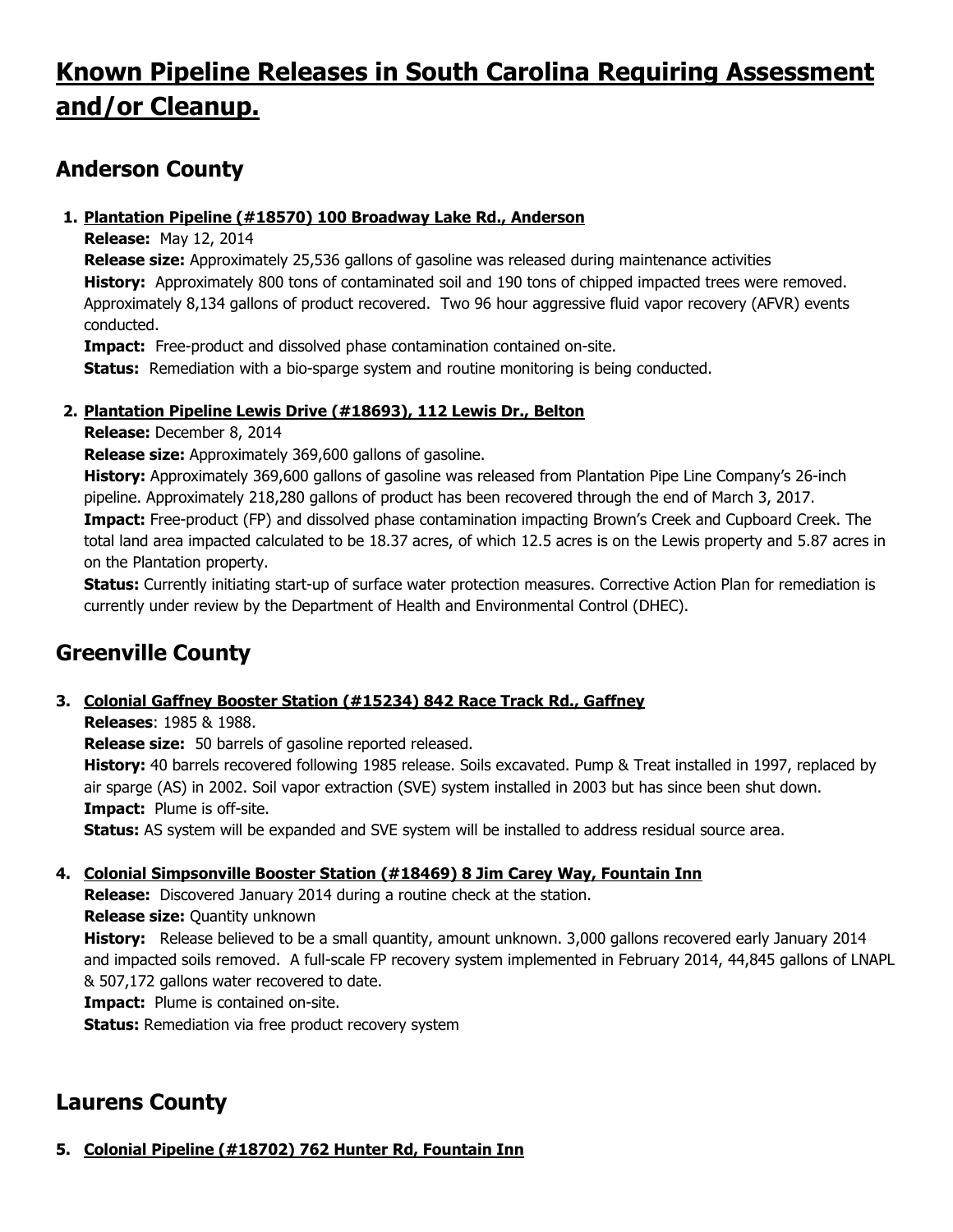#### **Release**: Reported April 12, 2015

**Release size:** Quantity unknown

**History**: Release discovered by owner's family in pasture land. The quantity of release stated unknown. Crack in a 36-inch pipeline. 10,831 tons of soil were excavated and disposed of offsite. Additionally, 1,200,000 gallons of water was pumped from the excavation and treated. Soil excavation conducted as part of the emergency response efforts to mitigate further environmental impact.

**Impact:** Monitoring of groundwater and surface water has not detected any impact.

**Status:** Currently conducting routine groundwater monitoring.

# **Spartanburg County**

#### **6. Colonial Terminal (#13385) 180 Keltner Rd, Spartanburg**

**Release**: Discovered May 20, 1997, at terminal facility.

**Release size:** Quantity unknown

**History:** 300 Gallons of Light Non-Aqueous Phase Liquid (LNAPL) removed along with 172 tons of impacted soil during initial abatement; Current remediation includes surfactant Injection combined with AFVR to remove LNAPL; 310 Gal. LNAPL removed through 38 Hrs. of AFVR in the past year.

**Impact:** LNAPL on groundwater, small dissolved plume restricted to the site.

**Status:** Remediation via Surfactant Injection w/ AFVR

### **7. Colonial/ Hess Pipeline Terminal (#13483), 2300 Southport Rd., Spartanburg**

**Release**: Discovered January 1, 1987, at terminal facility.

**Release size**: 4000 to 5000 gallons

**History:** Remediation via Surfactant Injection w/ AFVR

Air Sparge/ Soil Vapor Extraction system in operation; 1820.5 Gal. LNAPL removed since July 2010.

**Impact:** LNAPL impacted groundwater, with large dissolved plume impacting nearby stream; restricted to pipeline property boundaries. 1,820.5 Gal. LNAPL removed since July 2010.

**Status:** Remediation via Air Sparge / Soil Vapor Extraction system in operation, long-duration AFVR events planned.

### **8. Colonial Pipeline Pipeline Release (#00991) Bellview Church Rd., Woodruff**

**Release**: Discovered in April 1997 when CoCs were detected in surface water.

**Release size**: Over 21,000 gallons released in 1973, per report submitted to DHEC in 1998.

**History**: Benzene detected in a nearby creek in 1997. Corrective Action Plan for air-sparge/soil vapor extraction system approved in 1999. Since 2001, groundwater monitoring has demonstrated a significant reduction in dissolved petroleum CoCs and a shrinking dissolved plume.

**Impact:** Groundwater seeps to surface via natural spring to form creek contaminated with dissolved petroleum with impact restricted to Colonial property.

**Status:** Remediation via Air Sparge / Soil Vapor Extraction (AS/SVE) system in operation

### **Possible Pipeline Releases**

These two releases are near terminal areas. Historical records do not definitively identify the source(s) of the petroleum release. Subsequent work completed by the consultant or the responsible party has not verified the source of the release(s).

### **Anderson County**

### **9. Gulf/Chevron/BP (#13286) 14300 Hwy 20 N, Belton**

**Release Dates:** 1970-1980, 1981, and 1984

**Release size:** 1970-1980: 1,300 gallons of product from prover line; 1981: 15,000 gallons of Jet A fuel; 1984: quantity unknown super unleaded gasoline from lines, location unknown.